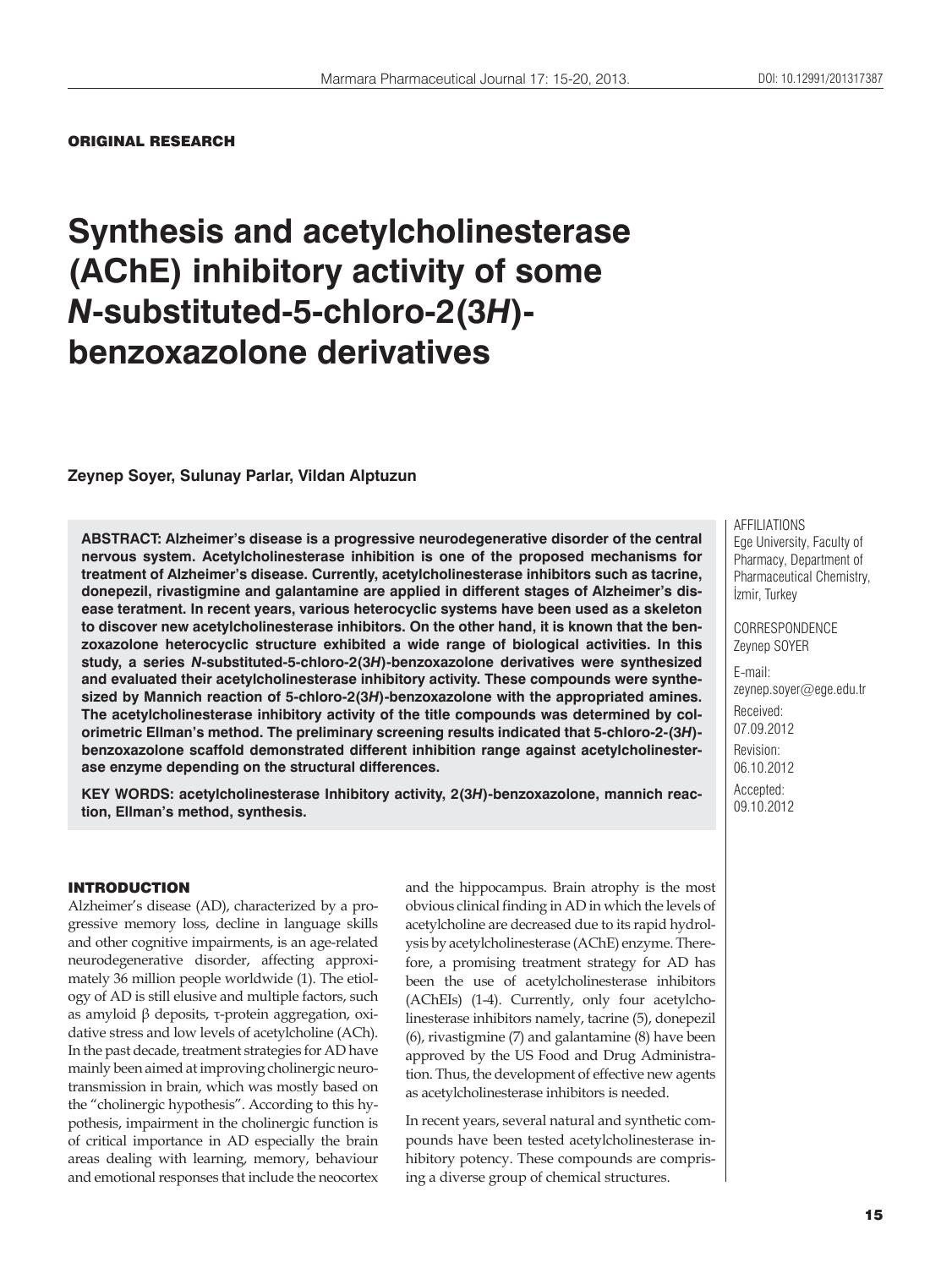2(3*H*)-Benzoxazolone, as one of the most versatile heterocyclic ring, produce diverse compounds with a wide range of biological activities such as anti-HIV (9), anticancer (10), analgesic (11), anti-inflammatory (12), antinociceptive (13), antimicrobial (14), anticonvulsant (15), antimalarial (16), human leukocyte MPO chlorinating inhibitor activity (17) In addition, some benzoxazole compounds have been reported as β-amyloid imaging agents of AD patients [l8]. Moreover, benzoxazolone scaffold is the ring isoster of indanone pharmacophore of donepezil which is one of the most important AChEIs.

AChE has a narrow and hydrophobic gorge. There are lots of aromatic amino acid residues both on the entrance and inside this of the enzyme gorge. On the other hand, basic side chains and a free amino group are an integral part of the structure of several reported acetylcholinesterase inhibitors and it is known that this nitrogen atom plays an important role in enzyme-inhibitor interaction (19).

In the light of these findings, a series of *N*-substituted-2(3*H*) benzoxazolone derivatives containing aromatic or aliphatic basic amine groups on the side chain were designed to evaluate their acetylcholinesterase inhibitory activity.

# MATERIALS AND METHODS

#### *Chemistry*

Melting points were determined on an Electrothermal IA 9100 (Electrothermal, Essex, U.K.) melting point apparatus and are uncorrected. The IR spectra of compounds were recorded on a Perkin Elmer FT-IR (ATR) Spectrometer 100 (Perkin Elmer Inc., Massachusetts, USA). The 1H NMR spectra were recorded on a Varian As 400 Mercury Plus NMR (Varian Inc., Palo Alto, CA, USA) spectrometer using  $CDCI<sub>3</sub>$ as solvent. Chemical shifts were reported in parts per million (δ). *J* values were given in Hz. Mass spectra (APCI-MS) were measured on a Thermo MSQ Plus LC/MS (Thermoscientific Inc., San Jose, CA, USA). Microwave irradiation synthesis of the compounds was conducted on Milestone MicroSYNTH (Milestone S.r.l., Sorisole, Italy) microwave apparatus.

#### *General procedure for the synthesis of compound 1a*

Compound 1a was synthesized by modification of the procedure described in the literature (20). 2-Amino-4-chlorophenol (0.01 mol), urea (0.05 mol) and 37% HCl (2.5 ml) were irradiated (300 W, 140  $\textdegree$ C) for 15 min in a microwave reactor. After completion of reaction (by monitoring with TLC), water (10 ml) was added to the reaction mixture and stirred at room temperature for 1 h. The resulting precipitate was filtered and washed with water. After drying, the precipitate was crystallized from ethanol-water (1:1) to yield 5-chloro-2(3*H*)-benzoxazolone (1a).

#### *General procedure for the synthesis of the compounds 1-11*

The title compounds were prepared by Mannich reaction conditions. For this purpose, 5-chloro-2(3*H*)-benzoxazolone (0.002 mol) was dissolved in methanol (5 ml). Appropriate amines (0.002 mol) and 37 % formalin (0.0025 mol) were added to this solution. The mixture was stirred vigorously for 3h at room temperature. The resulting precipitate was filtered and washed with cold methanol. The crude product was crystallized from methanol to yield the target compounds.

#### *3,3'-((ethylazanediyl)bis(methylene))bis(5-chlorobenzo[d]oxazol-2(3H)-one) (1)*

Yield 29%; mp 147˚C; IR υmaks (FT/ATR): 2968, 2161,2031, 1769, 1606, 1479 cm<sup>-1</sup>; <sup>1</sup>H NMR (CDCl<sub>3</sub>): δ 7.09-7.14 (4H, m, Benzoxazolone-H), 7.00 (2H, d, *J*=1.6 Hz, Benzoxazolone-H), 4.90 (4H, s, 2xCH<sub>2</sub>), 2.92 (2H, q, *J*=7.2 Hz, C<u>H</u><sub>2</sub>CH<sub>3</sub>), 1.78 (2H, t, *J*=7.2 Hz, CH<sub>2</sub>CH<sub>3</sub> ) ppm; MS (APCI) m/z (%): 239 (8) [M+H- $169$ <sup>+</sup>, 202 (17),  $10\overline{2}$  (15), 58 (100), 45(16).

#### *3,3'-((phenethylazanediyl)bis(methylene))bis(5-chlorobenzo[d]oxazol-2(3H)-one) (2)*

Yield 24%; mp 154.1˚C; IR υmaks (FT/ATR): 3062, 2862, 2161, 1769, 1607, 1478 cm<sup>-1</sup>; <sup>1</sup>H NMR (CDCl<sub>3</sub>): δ 7.03-7.16 (9H, m, Ar-H), 6.87-6.88 (2H, m, Ar-H), 4.90 (4H, s, 2xCH<sub>2</sub>), 3.14 (2H, t, *J*=7.0 Hz, N-CH<sub>2</sub>CH<sub>2</sub>-Phenyl), 2.79 (2H, t, *J*=6.8 Hz, N-CH<sub>2</sub>CH<sub>2</sub>-Phenyl) ppm; MS (APCI) m/z (%): 328 (29) [M+H-157]+, 315(83), 317 (2), 157 (100), 145 (13), 65 (89).

#### *3,3'-(((4-chlorophenethyl)azanediyl)bis(methylene)) bis(5-chlorobenzo[d]oxazol-2(3H)-one) (3)*

Yield 38%; mp 190˚C; IR υmaks (FT/ATR): 2859, 2161, 2034, 1767, 1609, 1480 cm<sup>-1</sup>; <sup>1</sup>H NMR (CDCl<sub>3</sub>): δ 7.11-7.12 (4H, m, Benzoxazolone-H), 7.02 (2H, d, *J*= 8.2 Hz, Phenyl-H), 6.91 (2H, d, *J*= 8.2 Hz, Phenyl-H), 6.86 (2H, t, *J*=1.2 Hz, Benzoxazolone-H), 4.91 (4H, s, 2xCH<sub>2</sub>), 3.11 (2H, t, *J*=7.0 Hz, N-CH<sub>2</sub>CH<sub>2</sub>-Phenyl), 2.76 (2H, t, *J*=6.8 Hz, N-CH<sub>2</sub>CH<sub>2</sub>-Phenyl) ppm; MS (APCI) m/z (%): 349 (15), 351 (7), 244 (30), 246 (10), 212 (18), 214 (8), 168 (100), 139 (95), 103 (17).

## *3,3'-(((3,4-dimethoxyphenethyl)azanediyl)bis(methylene)) bis(5-chlorobenzo[d]oxazol-2(3H)-one) (4)*

Yield 35%; mp 164°C; IR  $v_{\text{maks}}$  (FT/ATR): 2839, 2160, 2032, 1763, 1608, 1479 cm<sup>-1</sup>; <sup>1</sup>H NMR (CDCl<sub>3</sub>): δ 7.07-7.12 (4H, m, Benzoxazolone-H), 6.87 (2H, d, *J*= 1.6 Hz, Benzoxazolone-H), 6.59 (1H, d, *J*= 8.2 Hz, Phenyl-H), 6.55 (1H, dd, *J*=1.6; 8.2 Hz, Phenyl-H), 6.48 (1H, d, *J*=1.6 Hz, Phenyl-H), 4.81 (4H, s, 2xCH2), 3.79 (6H, s, 2xOCH3), 3.12 (2H, t, *J*=6.6 Hz, N-CH<sub>2</sub>CH<sub>2</sub>-Phenyl), 2.71 (2H, t, *J*=6.8 Hz, N-CH<sub>2</sub>CH<sub>2</sub>-Phenyl) ppm; MS (APCI) m/z (%): 206 (100) [M+H-2x169]+, 194(37), 165 (30), 238 (15), 270 (14).

#### *5-chloro-3-((phenylamino)methyl)benzo[d]oxazol-2(3H)-one (5)*

Yield 84%; mp 190˚C; IR υmaks (FT/ATR): 3398, 3066, 2161, 2032, 1750, 1604, 1479 cm<sup>-1</sup>; <sup>1</sup>H NMR (CDCl<sub>3</sub>): δ 7.19-7.25 (2H, m, Phenyl-H), 7.10-7.11 (1H, m, Phenyl-H), 7.07-7.08 (2H, m, Phenyl-H), 6.81-6.85 (3H, m, Benzoxazolone-H), 5.30 (2H, d, *J*=7.0 Hz, CH2), 4.64 (1H, t, *J*=6.8 Hz, NH) ppm; MS (APCI)  $m/z$  (%): 274 (1)  $[M+H]^+$ , 106 (100), 94(10).

#### *5-chloro-3-((naphthalen-1-ylamino)methyl)benzo[d]oxazol-2(3H)-one (6)*

Yield 55%; mp 173˚C; IR υmaks (FT/ATR): 3436, 2160, 2033, 1760, 1606, 1479 cm-1; 1H NMR (CDCl3): δ 7.77-7.85 (2H, m, Naphtalene-H), 7.44-7.49 (2H, m, Naphthalene-H), 7.32- 7.37 (2H, m, Naphthalene-H), 7.11 (1H, d, *J*=2.0 Hz, Naphthalene-H), 6.98-7.07 (3H, m, Benzoxazolone-H), 5.47 (2H, d, *J*=6.6 Hz, CH2), 5.28 (1H, t, *J*=6.8 Hz, NH) ppm; MS (APCI) m/z (%): 325 (1) [M+H]+, 188 (20), 168 (9), 156 (100), 129 (10).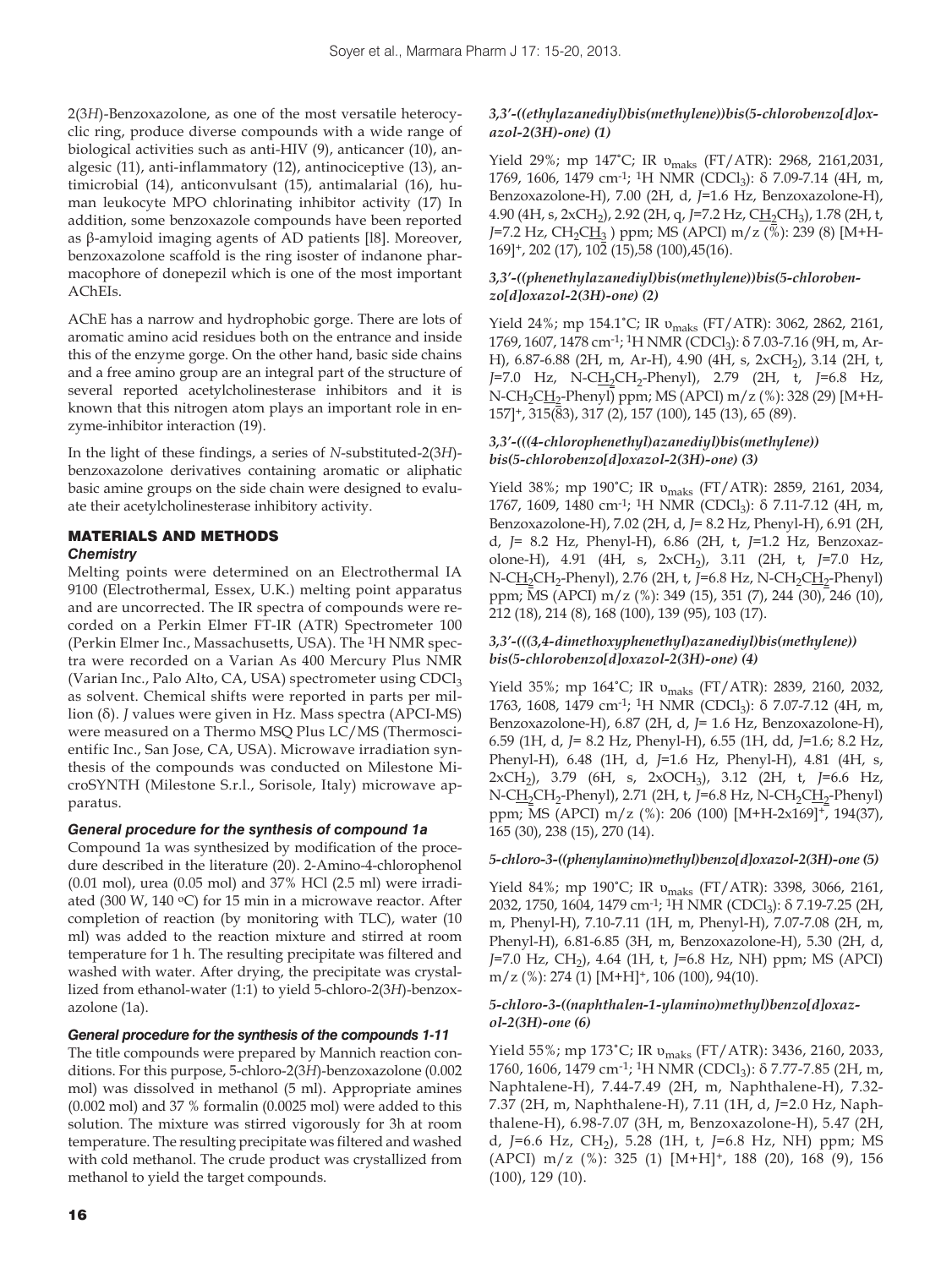#### *5-chloro-3-((quinolin-8-ylamino)methyl)benzo[d]oxazol- -2(3H)-one (7)*

Yield 74 %; mp 137.3˚C; IR υmaks (FT/ATR): 2161, 1774, 1609, 1483 cm-1; 1H NMR (CDCl3): δ 8.75 (1H, dd, *J*=1.6; 6.4 Hz, quinoline-H), 8.06 (1H, dd, *J*=1.6; 8.2 Hz, quinoline-H), 7.38-7.44 (2H, m, quinoline-H), 7.29 (1H, d, *J*=2.0 Hz, quinoline-H), 7.15-7.19 (3H, m, Benzoxazolone-H), 7.02-7.08 (2H, m, quinoline-H and NH), 5.54 (2H, d, *J*=7.4 Hz, CH<sub>2</sub>) ppm; MS (APCI) m/z (%): 326 (83) [M+H]+, 328 (29) [M+H+2]+, 157 (100), 145 (13), 65 (89).

#### *5-chloro-3-(pyrrolidin-1-ylmethyl)benzo[d]oxazol-2(3H)-one (8)*

Yield 12 %; mp 93˚C; IR υmaks (FT/ATR): 2976, 2802, 2161, 2032, 1777, 1606, 1482 cm<sup>-1</sup>; <sup>1</sup>H NMR (CDCl<sub>3</sub>): δ 7.12 (1H, d, *J*=2.0 Hz, Benzoxazolone-H), 7.09-7.10 (2H, m, Benzoxazolone- -H), 4.73 (2H, s, CH<sub>2</sub>), 2.73-2.78 (4H, m, Pyrrolidine-H), 1.78-1.82 (4H, m, Pyrrolidine-H) ppm; MS (APCI) m/z (%): 204 (35) [M+H-49]<sup>+</sup>, 202 (100), 84 (76), 72 (42), 65 (34).

#### *5-chloro-3-(piperidin-1-ylmethyl)benzo[d]oxazol-2(3H)-one (9)*

Yield 59 %; mp 118°C; IR v<sub>maks</sub> (FT/ATR): 2938, 2918, 2161, 2032, 1773, 1610 cm<sup>-1</sup>; <sup>1</sup>H NMR (CDCl<sub>3</sub>): δ 7.09-7.11 (3H, m, Benzoxazolone-H), 4.59 (2H, s, CH<sub>2</sub>), 2.62-2.64 (4H, m, Piperidine-H), 1.56-1.62 (4H, m, Piperidine-H), 1.40-1.45 (2H, m, Piperidine-H) ppm; MS (APCI) m/z (%): 130 (15) [M+H-137]+, 100 (10), 98 (100), 86 (10).

#### *3,3'-(piperazine-1,4-diylbis(methylene))bis(5-chlorobenzo[d] oxazol-2(3H)-one) (10)*

Yield 23%; mp 236 ˚C; IR υmaks (FT/ATR): 2916, 2849, 2160, 2032, 1762, 1605 cm<sup>-1</sup>; <sup>1</sup>H NMR (CDCl<sub>3</sub>): δ 7.04-7.10 (6H, m, Benzoxazolone-H), 4.59 (4H, s, 2xCH<sub>2</sub>), 2.65-2.78 (8H, m, Piperazine-H) ppm; MS (APCI) m/z (%): 143 (100) [M+H-169, -111, -28]+, 111 (50), 99 (32).

#### *5-chloro-3-((4-methylpiperazin-1-yl)methyl)benzo[d]oxazol- -2(3H)-one (11)*

Yield 23 %; mp 151˚C; IR υmaks (FT/ATR): 2944, 2796, 2160, 2033, 1772, 1614 cm<sup>-1</sup>; <sup>1</sup>H NMR (CDCl<sub>3</sub>):  $\delta$  7.09-7.10 (3H, m, Benzoxazolone-H), 4.61 (2H, s, CH2), 2.71-2.73 (4H, m, Piperazine-H), 2.42-2.47 (4H, m, Piperazine-H), 2.27 (3H, s, CH<sub>3</sub>) ppm; MS (APCI) m/z (%): 113 (100) [M+H-169]<sup>+</sup>, 98 (5), 70 (28).

#### *Biological activity*

Acetylcholinesterase E.C.3.1.1.7., Type VI-S, from *Electric Eel*, 500 units was purchased from Sigma-Aldrich (Steinheim, Germany). 5,5'-Dithiobis(2-nitrobenzoic acid) (DTNB)-Ellman's reagent, buffer compounds (potassium dihydrogen phosphate, potassium hydroxide), sodium hydrogen carbonate and acetylthiocholine iodide (ATC) used as a substrate were obtained from Fluka (Buchs, Switzerland). Spectrophotometric measurements were performed on a Shimadzu UV/160-A Spectrophotometer.

#### *Acetylcholinesterase activity assay*

enzyme activity was investigated using a slightly modified colorimetric Ellman's method (21), using tacrine as standart drug. As the product of the enzymatic hydrolysis, the thiocholine, does not possess a significant chromophore for UV detec-

tion, the evaluation of enzyme activity was performed using a specific chromogenic reagent, DTNB.

Stock solutions of the potential inhibitor compounds were prepared in 2% DMSO, which were diluted with aqueous assay medium to a final content of organic solvent lower than 0.2%. The enzyme activity was determined in the presence of 10-3 and 10-4 M concentrations of an inhibitor, in order to obtain inhibition of AChE activity between 0 and 100 %. Each experiment was assayed in triplicate. Prior to use, all solutions were adjusted to 20  $\degree$ C. Enzyme solution (2.5) units/mL, 100 μL) and inhibitor solution (100 μL) were added into a cuvette containing the phosphate buffer (3.0 mL, 0.1 M; pH=8.0). After 5 min incubation, required aliquots of the DTNB solution (0.01 M, 100 μL) and of the acetylthiocholine iodide (0.075 M, 20 μL) were added. After a rapid and immediate mixing, the absorption was measured at 412 nm. The relative enzyme activity was calculated according to the literature (22).

## RESULTS AND DISCUSSION

#### *Chemistry*

In this study, eleven *N*-substituted-5-chloro-2(3*H*)-benzoxazolone derivatives have been synthesized to evaluate acetylcholinesterase inhibitory activity. The target compounds were prepared by a two-step synthesis. In the first step, 5-chloro-2(3*H*)-benzoxazolone was prepared by reacting 2-amino-4-chlorophenol with urea using microwave-assisted method. In the second step, this intermediate was reacted with aliphatic and aromatic amines to furnish the mono and bis Mannich bases as target compounds under Mannich reaction condition. The synthetic pathway is given in Figure 1. The structures of the synthesized compounds were confirmed by spectral IR, 1H NMR, and AP-CI-MS analysis.

According to the literature survey, compounds **5, 8, 9** and **10** are reported derivatives (23-25) and **11** is listed substance in the literature with the CAS registry numbers 1222770-26-4, but corresponding scientific reference data are not available for this compound.

In the IR spectra, the C=O stretching bands of 2(3*H*)-benzoxazolone groups were observed between 1750 and 1777 cm-1 and those bands were the confirmative signals for the constructed functional groups in the title compounds. On the other hand, N-H streching bands of the compounds **5** and **6** were detected at 3398 and 3436 cm-1, respectively (26, 27).

1H NMR spectra of the title compounds were consistent with expected resonance signals in term of chemical shifts and integrations (26). The methylene-proton signals of compounds **1**-**4**, **8**-**11** were observed as a singlet signal at δ 4.59- 4.91 ppm, whereas corresponding signals of compounds **5**, **6** and **7** were detected as doublet at δ 5.30-5.54 ppm resulting from vicinal coupling between methylene protons and N-H proton. In addition, N-H proton signals of the compounds **5** and **6** were observed as triplet signals with 6.8 Hz coupling constants at δ 4.43 and 5.28 ppm, respectively. For compound **7**, it was detected as multiplet signal at δ 7.02-7.08 ppm.

The structure of the title compounds was further verified by AP-CI-MS data. According to APCI-MS analysis, only compounds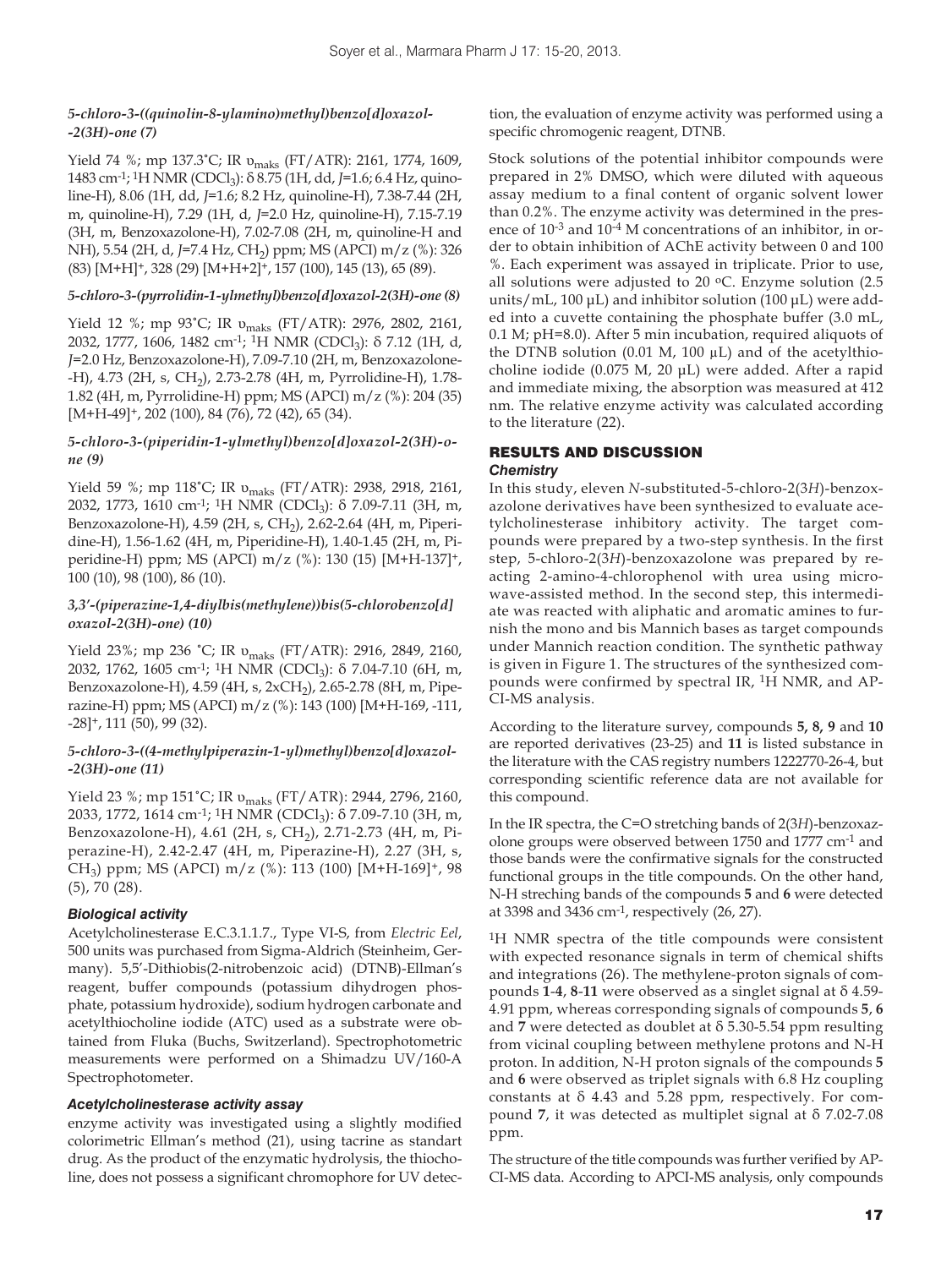

FIGURE 1. Synthesis of the compounds 1-11.

**5**, **6** and **7** bearing aromatic amine group have produced stable [M+H]+ ions. The rest of the compounds having aliphatic amine group have not yielded corresponding [M+H]+ ions. Those compounds have produced *m/z* [M+H-different fragments]+ ions, evidencing for the removal of one or two 5-chloro-2(3*H*)-benzoxazolone structure in the initial compounds.

#### *Acetylcholinesterase Inhibitory Activity*

Inhibitor potencies of the final compounds against AChE from *electric eel* were evaluated by the spectroscopic method as described in the literature (21). This test is based on the reaction of 5,5'-dithio-bis-(2-nitrobenzoic) acid (DTNB or Ellman's reagent) with the sulfhydryl group of acetylthiocholine enzyme to produce as a yellow-colored product, i.e. 2-nitro-5-thiobenzoic acid. Changes of absorbance recorded at 412 nm determine the activity of the tested compounds. The AChEI activity results are summarized in Table 1.

TABLE 1. % Inhibiton values of title compounds against acetylcholinesterase enzyme.

| Compound       | Inhibition % |          |
|----------------|--------------|----------|
|                | $10^{-3}$ M  | $10-4$ M |
| 1              | 75.51        | 18.90    |
| $\overline{2}$ | 74.17        | 7.55     |
| 3              | 80.32        | 25.03    |
| $\overline{4}$ | 78.70        | 25.45    |
| 5              | 73.94        | 26.06    |
| 6              | 75.23        | 15.41    |
| $\overline{7}$ | 81.84        | 22.25    |
| 8              | 74.79        | 14.92    |
| 9              | 75.20        | 27.33    |
| 10             | 80.27        | 33.70    |
| 11             | 69.90        | 15.25    |
| <b>Tacrine</b> | 99.98        | 99.10    |
|                |              |          |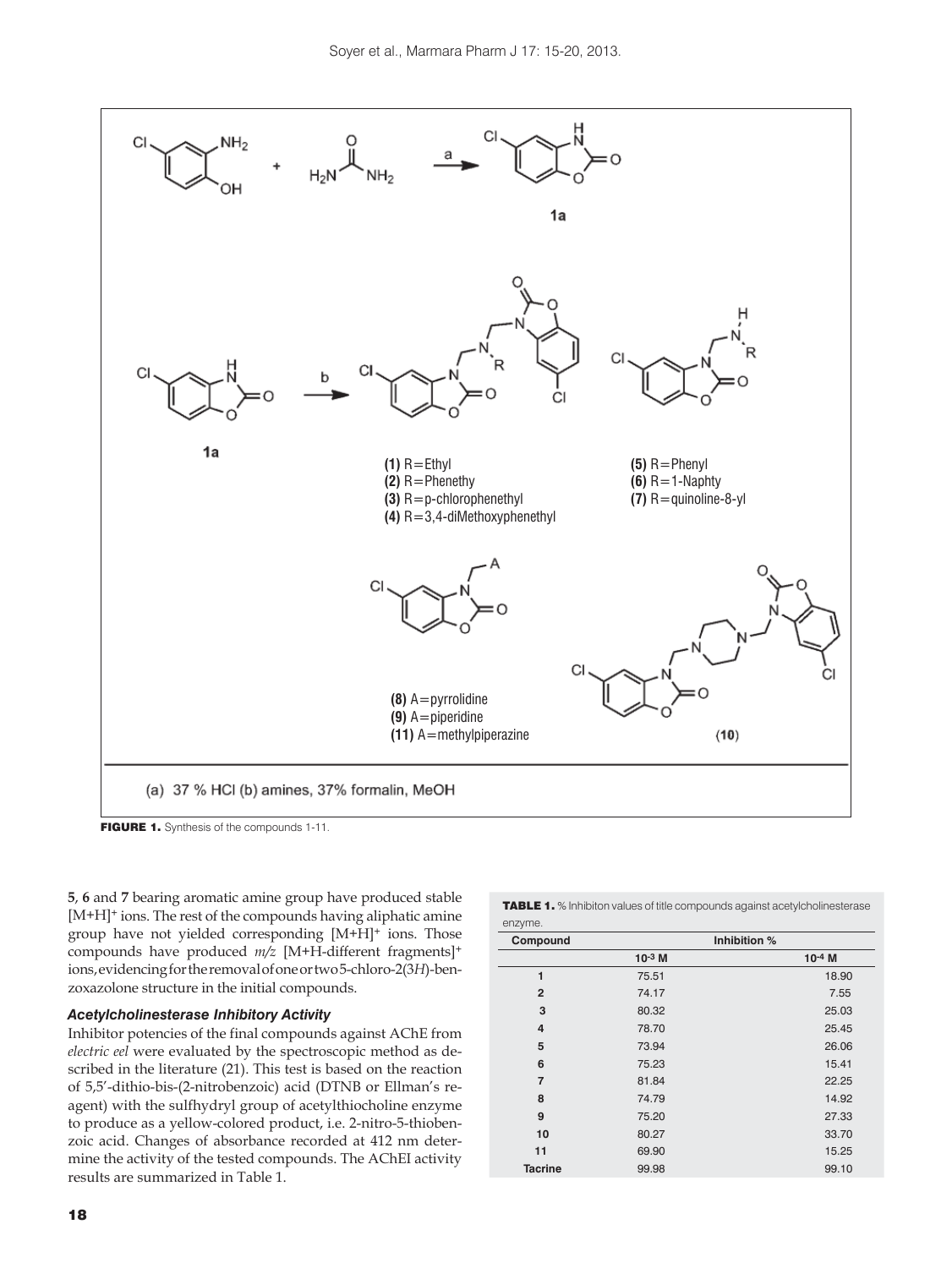The initial acetylcholinesterase inhibitory activity screening results indicated that all tested compounds exhibited AChEI activity with different ratio as shown in Table 1. According to the results, (69.90-81.84%) inhibition range of title compounds at 10-3 M concentration decreased to (7.55 and 33.07 %) inhibition range at 10-4 M concentration against AChE enzyme. All tested compounds have lower anti-AChE activity in comparison to the reference compound, tacrine. Considering both concentrations, the most active compound in the series was compound **10** with 80.27 % and 33.7% inhibition at 10-3 M and 10-4 M concentrations, respectively.

In *N*-phenethylamine series which are bis 5-chloro-2(3*H*)-benzoxazolone derivatives, introduction of the substituents to phenyl ring on the side chain seems to enhance anti-AChE activity at both concentrations.

Among the mono 5-chloro-2(3*H*)-benzoxazolone derivatives **5**, **6** and **7** bearing benzene, naphthalene and quinoline rings on the side chain, respectively, the most potent compound at 10-4 M concentration was compound **5**. Considering the compounds **6** and **7** carrying isosteric rings (naphthalene and quinolone) on the side chain, compound **7** displayed higher activity in comparison to compound **6**. It can be speculated that nitrogen atom of quinoline ring favoured the interaction of the molecule with binding side of AChE enzyme.

When compared the mono 5-chloro-2(3*H*)-benzoxazolone compounds **8**, **9** and **11** bearing pyrrolidine, piperidine and 4-methylpiperazine rings as aliphatic heterocyclics on the side chain, compound **9** was observed more potent than compounds **8** and **11**. According to this result, the replacement of the pyrrolidine ring with piperidine homolog resulted in approximately two-fold increase in AChE inhibitory activity at 10-4 M concentration, Interestingly, compound **10** which is bis 5-chloro-2(3*H*)-benzoxazolone derivative of compound **11**, exhibited higher activity than mono counterpart and it is the most active compound in the series at 10-4 M concentration. This result indicated that one more time addition of aromatic heterocyclic 5-chloro-2(3*H*)-benzoxazolone structure to the side chain improve the inhibitory activity.

In conclusion, the preliminary activity screening results have demonstrated that *N*-substituted-5-chloro-2(3*H*)-benzoxazolone template has acetylcholinesterase inhibitory activity and can serve as a starting structure for further studies to design new effective acetylcholinesterase inhibitors.

#### ACKNOWLEDGEMENTS

This study was supported by research grants from Ege University (Project Number: 11/Ecz/029). The authors would like to thank the Pharmaceutical Sciences Research Centre (FABAL) at Ege University Faculty of Pharmacy for spectral analyses and microwave reactor used in the synthesis of the compounds.

#### CONFLICT OF INTEREST

The authors report no conflicts of interest.

# **Bazı** *N***-sübstitüe-5-kloro-2(3***H***)-benzoksazolon türevi bileşiklerin sentezi ve asetilkolinesteraz inhibitör aktiviteleri**

**ÖZET: Alzheimer hastalığı merkezi sinir sisteminin progresif dejeneratif bir bozukluğudur. Asetilkolinesteraz inhibisyonu, Alzheimer hastalığının tedavisi için önerilen mekanizmalardan birisidir. Günümüzde takrin, donepezil, rivastigmin ve galantamin gibi asetilkolinesteraz inhibitörleri Alzheimer hastalığı tedavisinin farklı aşamalarında uygulanmaktadır. Son yıllarda birçok heterosiklik sistem yeni asetilkolinesteraz inhibitörlerinin keşfi için iskelet yapı olarak kullanılmaktadır. Diğer yandan benzoksazolon heterosiklik yapısının geniş bir biyolojik aktivite sergilediği bilinmektedir. Bu çalışmada, bir grup N-sübstitüe-5-kloro-2 (3***H***)-benzoksazolon türevi bileşik sentezlenmiş ve asetilkolinesteraz inhibitör aktiviteleri değerlendirilmiştir. Bileşikler, 5-kloro-2(3***H***)-benzoksazolon ile uygun aminlerin Mannich reaksiyonu ile hazırlanmıştır. Bileşiklerin asetilkolinesteraz inhibitör aktiviteleri kolorimetrik Ellman metodu ile tespit edilmiştir. Ön tarama sonuçları 5-kloro-2(3***H***)-benzoksazolon iskeletinin yapısal farklılığa bağlı olarak asetilkolinesteraz enzimine karşı farklı oranlarda inhibisyona sahip olduğunu göstermiştir.**

**ANAHTAR SÖZCÜKLER: asetilkolinesteraz inhibitör aktivite, 2(3***H***)-benzoksazolon, mannich reaksiyonu, Ellman metodu, sentez.**

#### **REFERENCES**

- 1. Andreani A, Cavalli A, Granaiola M, Leoni A, Locatelli A, Morigi R, Rambaldi M, Recanatini M, Roda A. Synthesis and screening for anticholinesterase activity of (1-benzyl-4-oxopiperidin-3-ylidine) methylindoles and pyrroles related to Donepezil. J Med Chem 2006; 44: 4011-4.
- 2. Viegas C, Bolzani VS, Pimentel LSB, Castro NG, Cabral RF, Costa RS, Floyd C, Rocha MS, Young MCM, Barreiro EJ, Fraga CA. New selective acetylcholinesterase inhibitors designed from natural piperidine alkaloids. Bioorg Med Chem 2005; 13: 4184-90.
- 3. Ladner CJ, Lee JM. Pharmacological drug treatment of Alzheimer disease: the cholinergic hypothesis revisited. J Neuropathol Exp Neurol 1998; 57: 719-31.
- 4. De Ferrari GV, Canales MA, Shin I, Weiner LM, Silman I, Inestrosa NC. A structural motif of acetylcholinesterase that promotes amyloid beta-peptide fibril formation. Biochemistry 2001; 40: 10447-57.
- 5. Racchi, M, Azzucchelli MA, Porrello E, Lanni C, Govoni S. Acetylcholinesterase inhibitors: Novel activities of old molecules. Phamacol Res 2004; 50: 441-51.